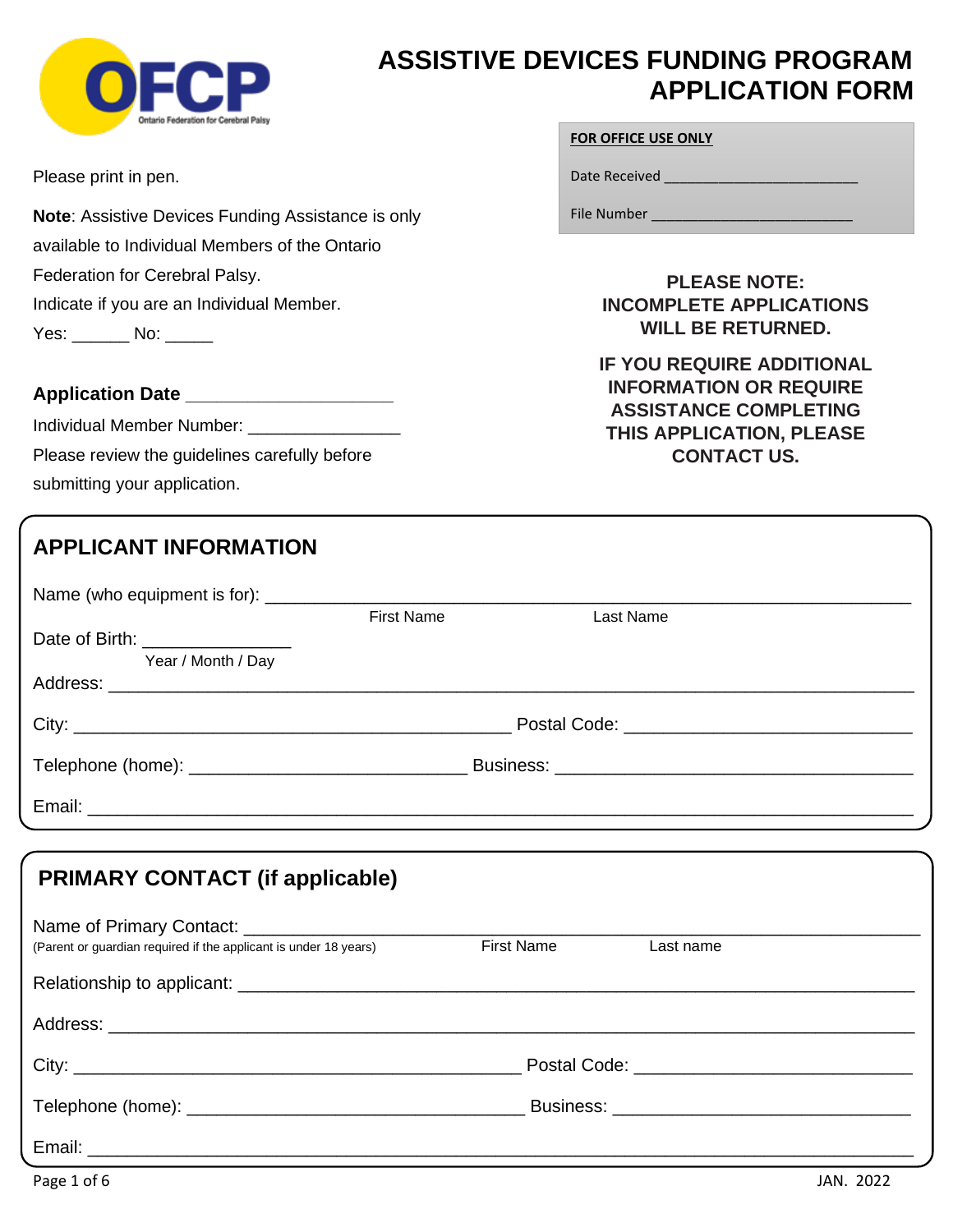| Name of designated contact person to assist with communication regarding processing of<br>application if needed (optional): |
|-----------------------------------------------------------------------------------------------------------------------------|
| Contact Name: <u>___________________________</u>                                                                            |
| Contact Phone: <u>__________________________</u>                                                                            |
| Contact Email:                                                                                                              |

# **ASSISTIVE DEVICES FUNDING PROGRAM**

|                                                                                                         | Has above equipment / item / material been ordered or received? Yes ______ No_____                                                                                                                                                                                                                                                                                  |  |
|---------------------------------------------------------------------------------------------------------|---------------------------------------------------------------------------------------------------------------------------------------------------------------------------------------------------------------------------------------------------------------------------------------------------------------------------------------------------------------------|--|
|                                                                                                         | Is Item Covered by ADP? Yes_________ No ________ Amount Covered \$                                                                                                                                                                                                                                                                                                  |  |
| submit with application.                                                                                | An item that has been ordered or received does not guarantee approval of funding from this program.<br>Documentation Required: Health Professional current rationale letter for all items. If requested item is covered by ADP Ministry of<br>Health and Long-Term Care, please have your health professional complete enclosed ADP Approval Confirmation Sheet and |  |
|                                                                                                         |                                                                                                                                                                                                                                                                                                                                                                     |  |
|                                                                                                         |                                                                                                                                                                                                                                                                                                                                                                     |  |
|                                                                                                         | Documentation Required - Attach copies from listed vendors.                                                                                                                                                                                                                                                                                                         |  |
| Cost of the Equipment/Item/Material: \$<br>(Excluding Labour/Installation) The Preferred Vendor's Quote |                                                                                                                                                                                                                                                                                                                                                                     |  |
| please use additional pages.                                                                            | NOTE: If you are requesting funding assistance for more than one piece of equipment/item/material                                                                                                                                                                                                                                                                   |  |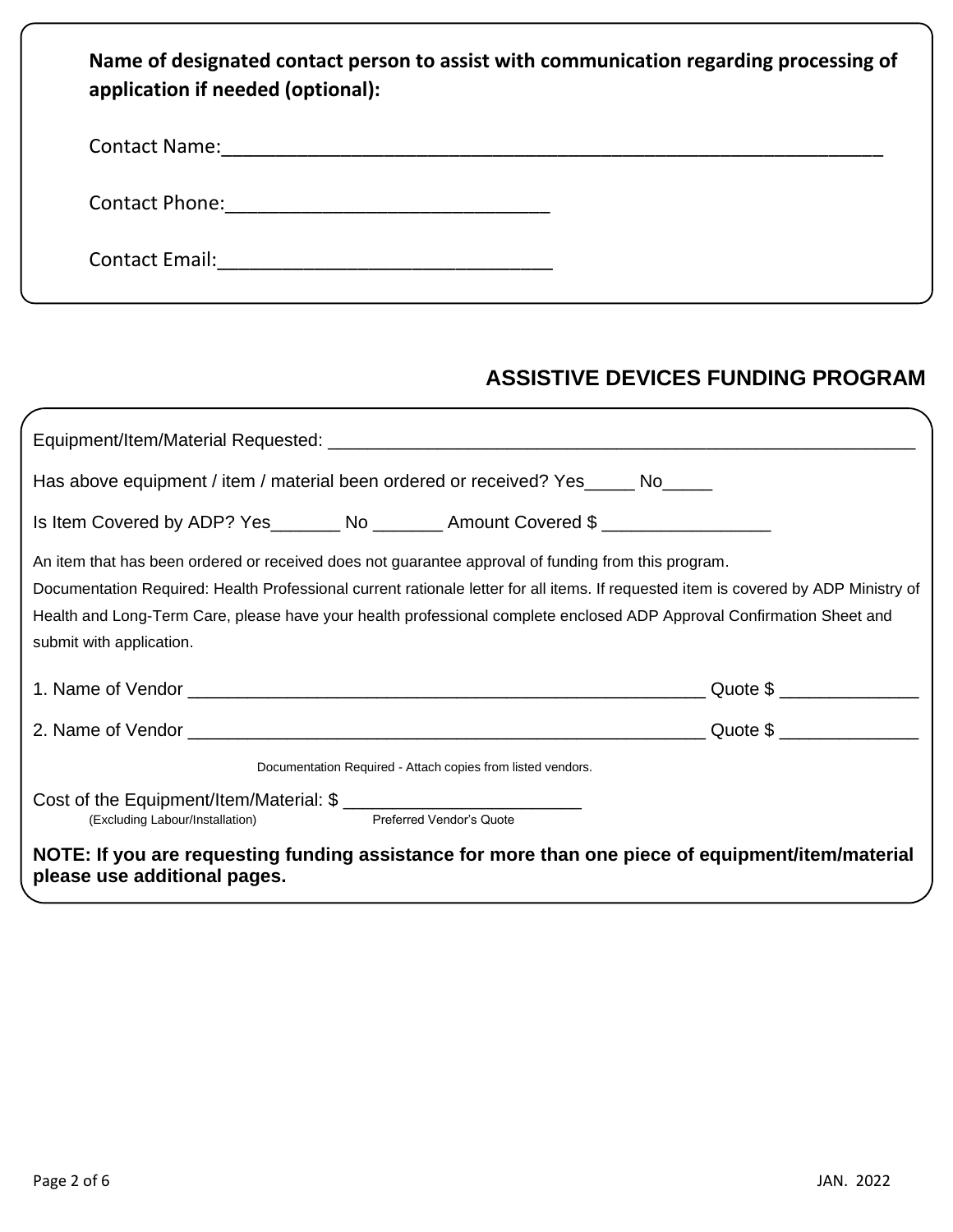Other Funding you have accessed: **OFCP requires that you approach applicable funding sources prior to, or in conjunction with, submitting your application to OFCP.** 

Please check which funding sources you have already applied to:

|                                                                                                                | Applied | Approved   |           | Response             |        |
|----------------------------------------------------------------------------------------------------------------|---------|------------|-----------|----------------------|--------|
|                                                                                                                |         | <b>YES</b> | <b>NO</b> | Verbal OR in Writing |        |
| <b>Ontario Disability Support Program (ODSP)</b>                                                               | П       | $\Box$     | П         |                      | H      |
| <b>Ontario Works</b>                                                                                           | ΙI      | П          | П         | П                    | П      |
| <b>Local City Social Services</b>                                                                              | □       | □          | П         |                      | П      |
| Assistance for Children with Severe Disability<br>(ACSD)                                                       | □       | П          | П         | H                    | П      |
| Other than the contract of the contract of the contract of the contract of the contract of the contract of the | □       | □          | $\Box$    | H                    | $\Box$ |
| (For possible other funding sources, please see attached Addendum A)                                           |         |            |           |                      |        |
| If response was in writing, please include a copy with this application.                                       |         |            |           |                      |        |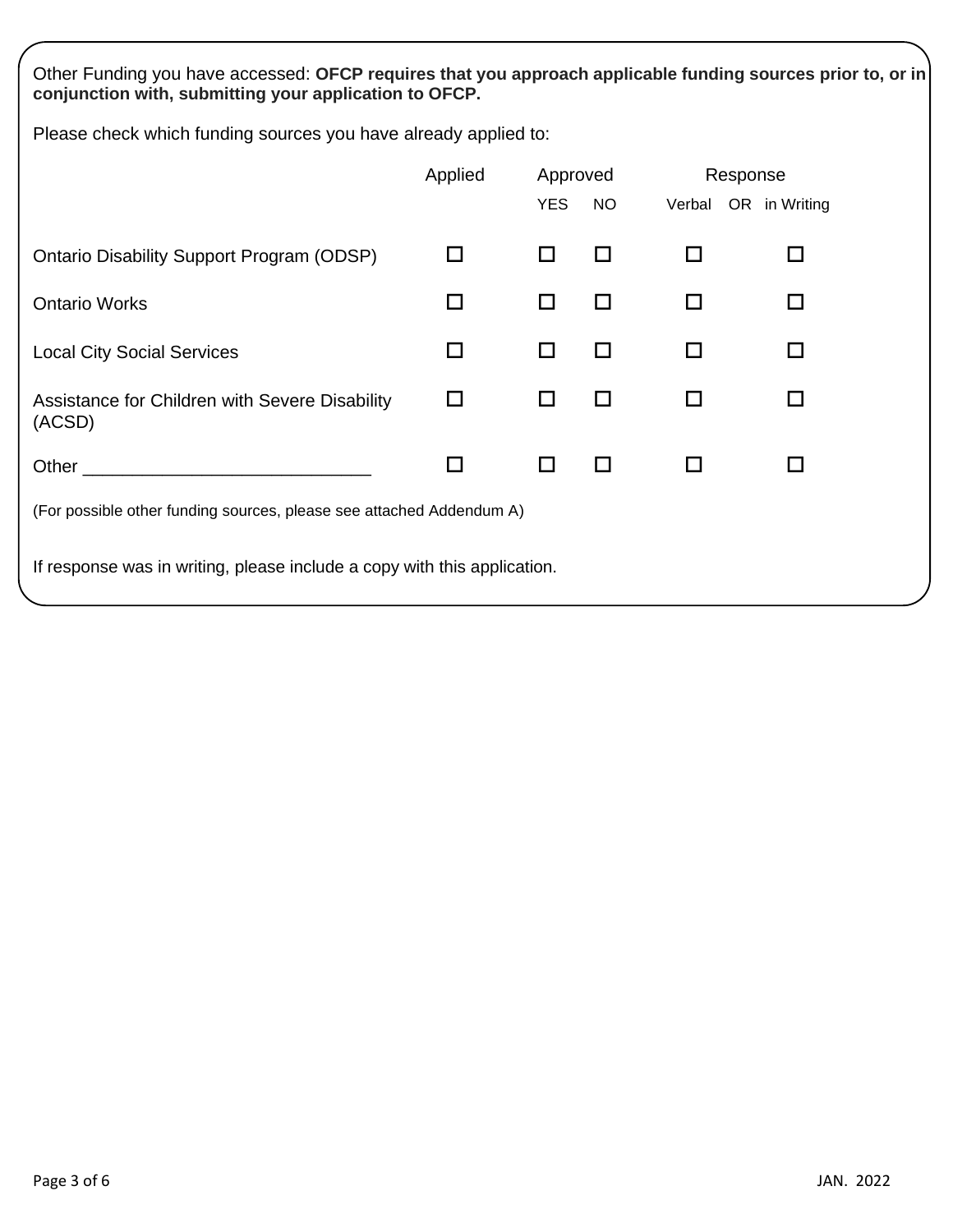# **ASSISTIVE DEVICES FUNDING PROGRAM**

### **Complete the calculation box below which applies to your request**

| A) Estimated Cost of Equipment/Item/Material                                                      | \$                                                      |
|---------------------------------------------------------------------------------------------------|---------------------------------------------------------|
| (Excluding Labour / Installation)                                                                 |                                                         |
| B) ADP Approved Amount                                                                            |                                                         |
|                                                                                                   |                                                         |
| C) Other Funding Obtained                                                                         |                                                         |
| Agency ________________________________                                                           | \$                                                      |
|                                                                                                   |                                                         |
|                                                                                                   | \$                                                      |
|                                                                                                   |                                                         |
|                                                                                                   | \$                                                      |
| D) Total Remaining                                                                                | $\begin{array}{c}\n\text{\AA - B - C = D}\n\end{array}$ |
|                                                                                                   |                                                         |
| TOTAL REQUESTED FROM OFCP                                                                         | $\frac{1}{2}$                                           |
| (Including all items)                                                                             |                                                         |
| NOTE: If you are requesting funding assistance for more than one piece of equipment/item/material |                                                         |
| please use additional pages.                                                                      |                                                         |

**When was the last time you received funding from ADFP?** \_\_\_\_\_\_\_\_\_\_\_\_\_\_\_\_\_\_\_\_\_\_\_\_\_\_\_\_\_\_\_\_\_\_\_\_\_\_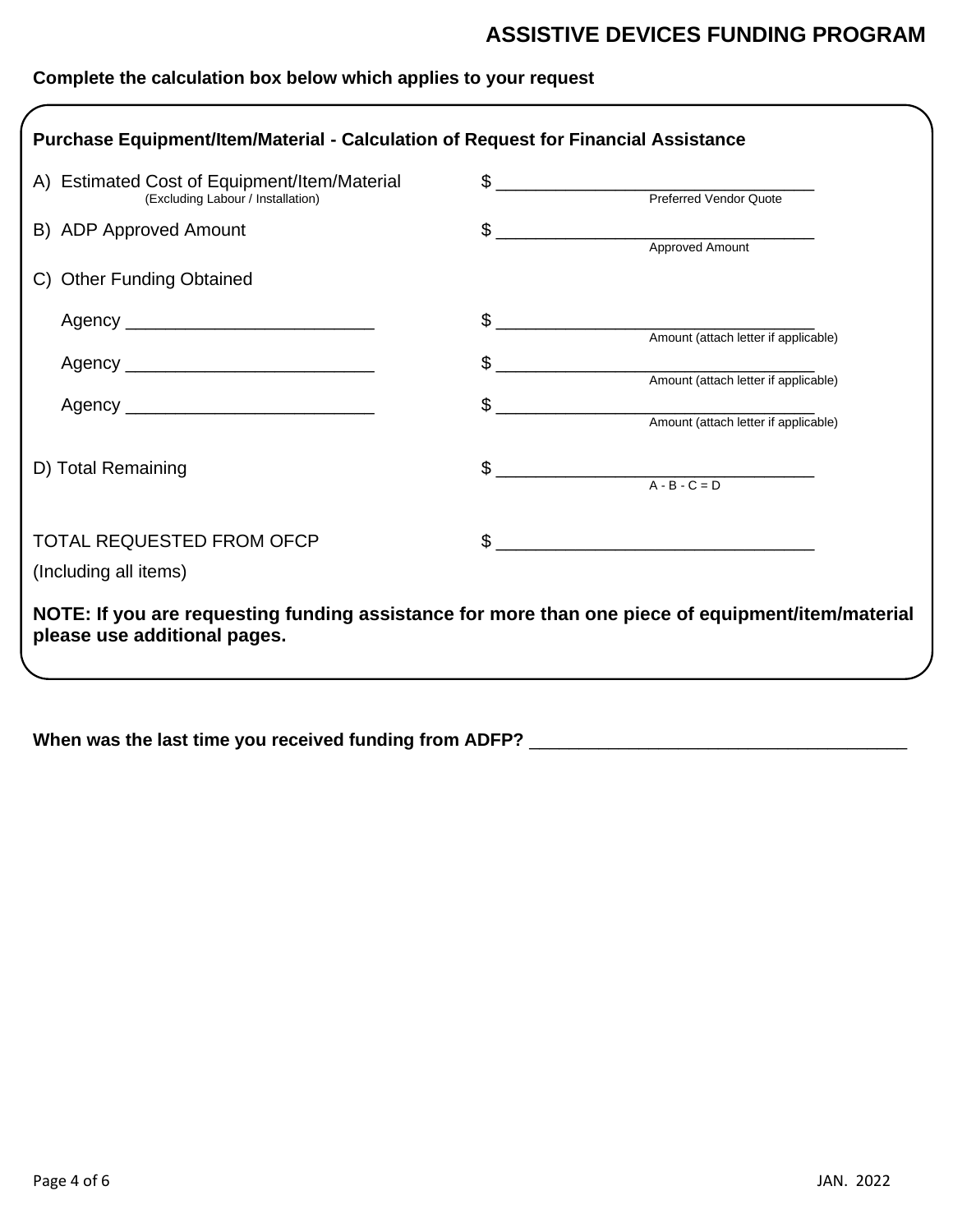#### **Indemnity**

I hereby indemnify and save harmless the Ontario Federation for Cerebral Palsy, its officers, directors, employees and agents from and against any and all claims, demands, liabilities, losses, costs, expenses, damages, actions, suits and other proceedings arising out of the supply of the equipment described in this application. I understand that the Ontario Federation for Cerebral Palsy acts as a third party funder and as such has no role in prescribing, recommending equipment, selecting a vendor/contractor or in the relationship between the purchaser and vendor of the equipment and that any payment from the OFCP Assistive Devices Funding Program is not an acknowledgment that the equipment is acceptable for the purposes intended.

#### **Privacy**

The OFCP collects, uses and discloses personal information related to this application only for the purposes of assessing, processing and administering this application and may exchange such information with the above-mentioned contact person, vendors, medical professionals and other agencies. I consent and (as applicable) confirm the user's consent to this collection, use, disclosure and exchange of personal information. For additional information regarding the OFCP's personal information protection privacy practices, please refer to our Privacy Policy on OFCP website.

#### **Certification**

I certify that the information provided in this application is true, correct and complete to the best of my knowledge and that the equipment has not been received. Approval of this application in this funding year does not guarantee approval in concurrent years.

By providing your signature below, as the applicant or applicant guardian, you are giving permission to OFCP staff to process your application accordingly and will indicate that you have read the ADFP guidelines and application.

| $\mathbf{\hat{}}$<br>Signature. | -<br>Date |                              |
|---------------------------------|-----------|------------------------------|
|                                 |           | ہ Month '<br>Year /<br>' Dav |

Relationship to Applicant (if applicable): \_\_\_\_\_\_\_\_\_\_\_\_\_\_\_\_\_\_\_\_\_\_\_\_\_\_\_\_\_\_\_\_\_\_\_\_\_\_\_\_\_\_\_\_

Please ensure all information and supporting documentation are provided. If any information is missing or the application is incomplete, the applicant or primary contact person will be notified for completion and submission of missing information. If we do not hear from the applicant within two weeks the application will no longer be active.

#### **If you require additional information, or require assistance completing this application, or have any questions please contact the Ontario Federation for Cerebral Palsy**

416-244-9686 ext: 221 or toll free 1-877-244-9686 ext: 221 Email: [adfp@ofcp.ca](mailto:adfp@ofcp.ca) Website: [www.ofcp.ca](http://www.ofcp.ca/)

Return the completed form by email to adfp@ofcp.ca